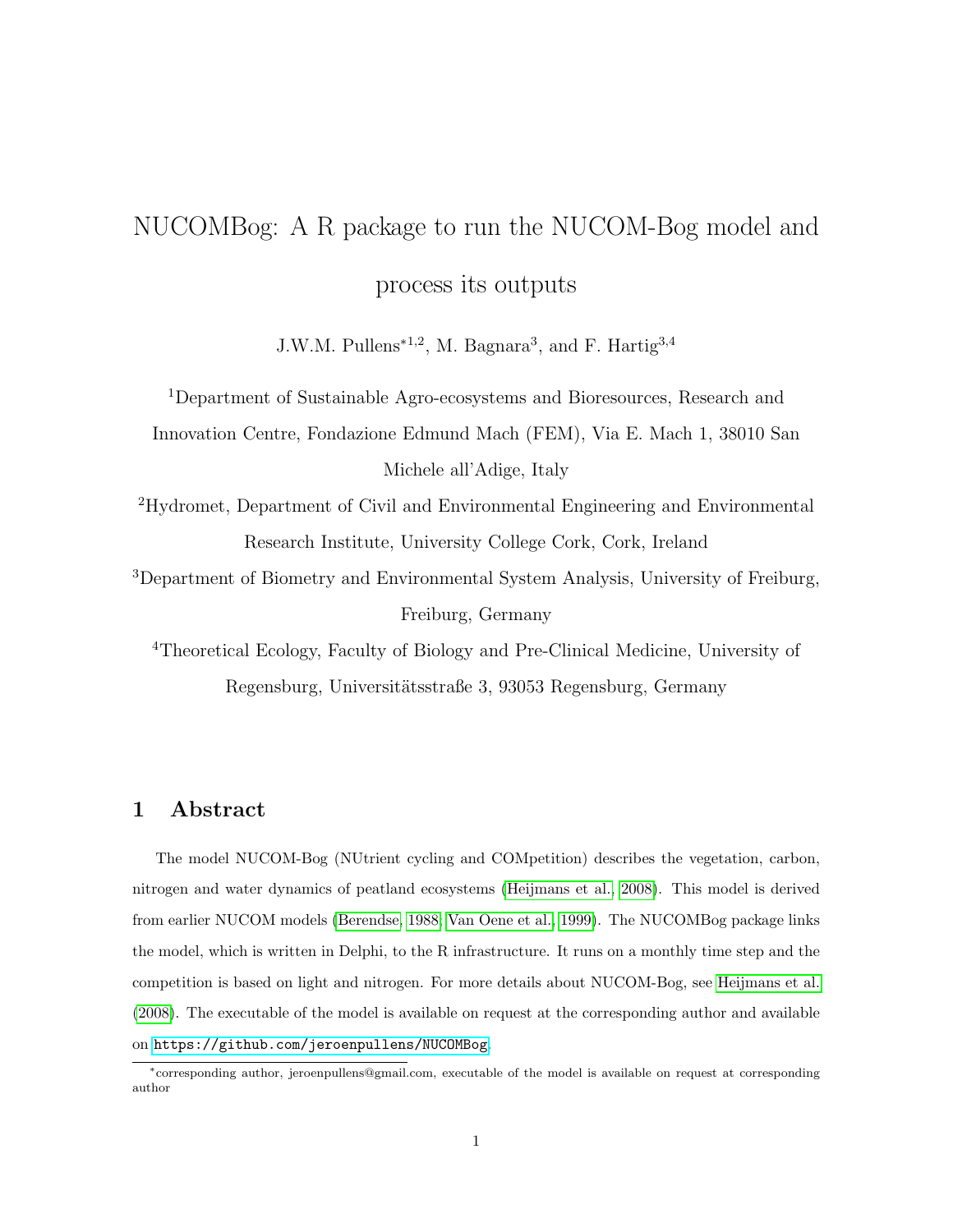## 2 The NUCOMBog R package

The NUCOMBog R package provides several functions to setup and run the model.

#### setupNUCOM

In order to run the model a setup structure needs to be made. In this way the model knows the working directory, the climatic, environmental data, the initial biomass values, the start year and the end year. The model starts in January of the start year and ends in December of the end year. In the setup also the output is specified, see section: [getData.](#page-1-0) For both the single core run and the multi-core run the same setup function can be used. This can be done by setting the parameter "parallel" to TRUE or FALSE, the default value is FALSE. "Separate" can only be use in parallel, it can be used to run the model with a list of parameters where all parameters are run individually, in contrast to a complete parameter list. Parameters for which no value has been given these parameters are set to the original value, see [runNUCOM.](#page-2-0)

In some runs a spin-up period is used. During this spin-up the model can reach a stable equilibrium, this can be useful when the initial biomass values are not completely known. Since the data from not spin-up is not always needed for analysis, these values can be neglected by R. In the setup function the parameter "Startval" is implemented for that reason. The "Startval" has to be the row number of the output, i.e. if the model was run from 1970-2005 and only the data from January 2000 onward is needed. The start value has to be set to  $(2000-1970)^*12 = 360$ . This "Startvalue" will be used in the getData function.

#### <span id="page-1-0"></span>getData

The getData function retrieves the monthly data from the model run. The data of monthly output file is loaded into the global environment. The output that can be retrieved is Net Primary Production ("NPP"), Heterotrophic respiration ("hetero resp"), Net Ecosystem Exchange ("NEE") and water table depth ("WTD"). The "Startvalue" can also be set, the "Startval" has to be the row number of the output, i.e. if the model was run from 1970-2005 and only the data from January 2000 onward is needed. The start value has to be set to  $(2000-1970)^*12 = 360$ .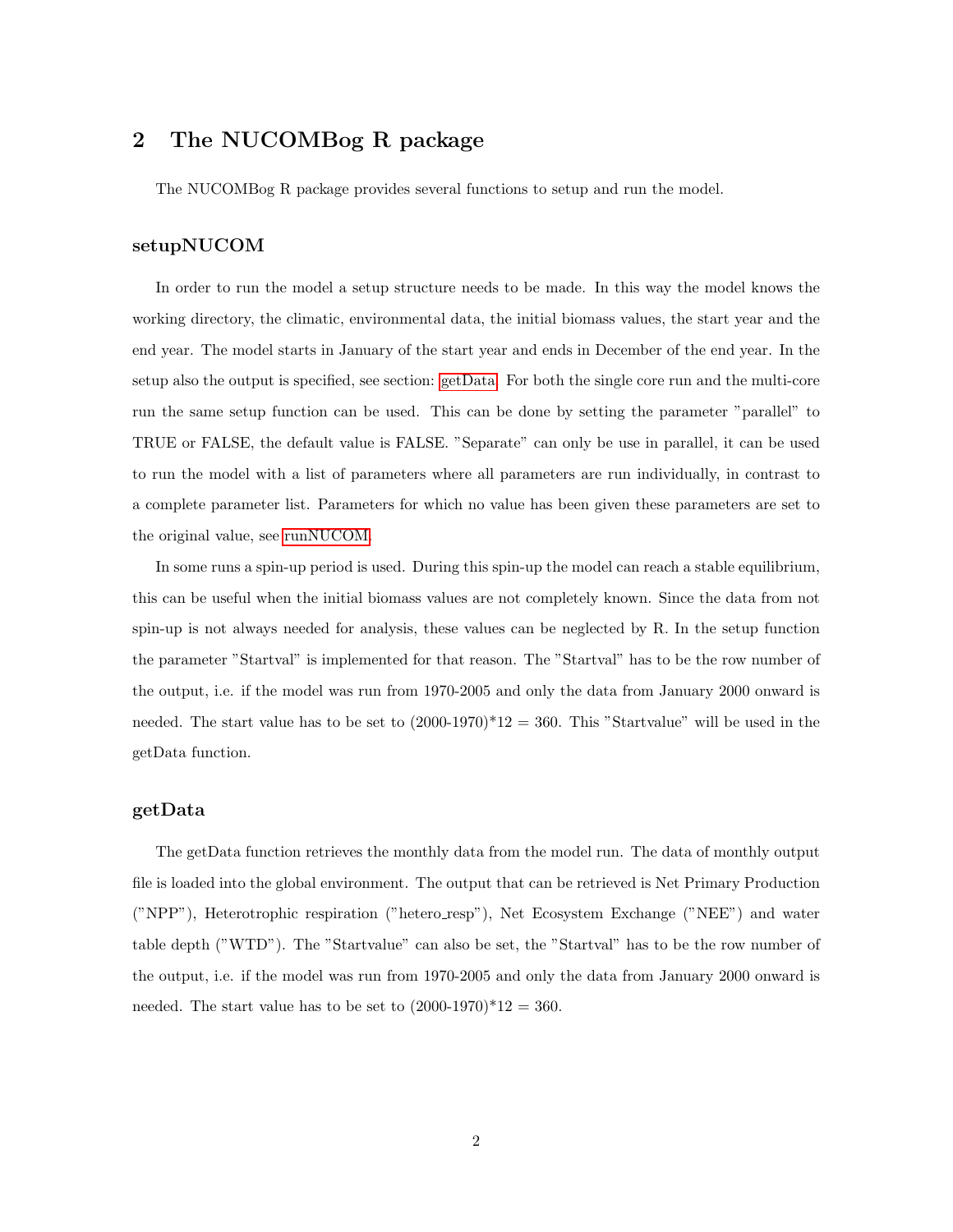#### <span id="page-2-0"></span>runNUCOM

When the setupNUCOM function has run, the setup is used to run the model. The presented function here only runs on a single core, for the multi-core run, see [runparallelNUCOM.](#page-2-1) To run NUCOMBog we need the setup as previously described and potentially the parameter values. The parameter values need to be in a data frame format with two columns. The column names have to be "names" and "values", both without capital letter. When no parameters or few parameters are given to the model, the model uses the values provided by [Heijmans et al.](#page-6-0) [\(2008\)](#page-6-0) for the parameters which are not provided. The names are the same as in the paper, but to identify to which PFT the variable corresponds, the first four letters are used, so eric, gram, humm, lawn and holl. For example the maximum potential growth rate of the graminoids is gram maxgr. The shrubs are defined ericaceous, e.g. the maximum potential growth rate is eric maxgr.

During the run the parameter file is created in the input folder. In the output folder the monthly and yearly output files are created. Example input files and the folder structure are integrated in the R package and can be copied to a user specified folder, see section: [copytestdata.](#page-2-2)

#### <span id="page-2-1"></span>runparallelNUCOM

This function is used to run the model over multiple cores, this is particularly useful when multiple parameter sets need to be run. This function makes use of the snowfall [\(Knaus, 2013\)](#page-6-3) package. To run the model in parallel, the type of cluster is needed, by default this is set to "SOCK". The model has not been tested on other cluster types so far. In the runparallelNUCOM function also the amount of cores, that are available for the computation, are needed. By default it is set to "1".

During the parallel run of the model for each provided parameter set a new folder is created in which the files with the climatic, environmental and initial data and the executable is copied. This has the advantage that the parameter files and the output files are in one folder, so no specific tracking in the cluster is needed.

The created folders are also very small (smaller than 2 MB) and therefore disk space issues are most likely not occurring.

#### <span id="page-2-2"></span>copytestdata

The R package also includes some test data, this data has to be copied to a user defined folder. With the use of the function copytestdata the user can copy the data and test the model.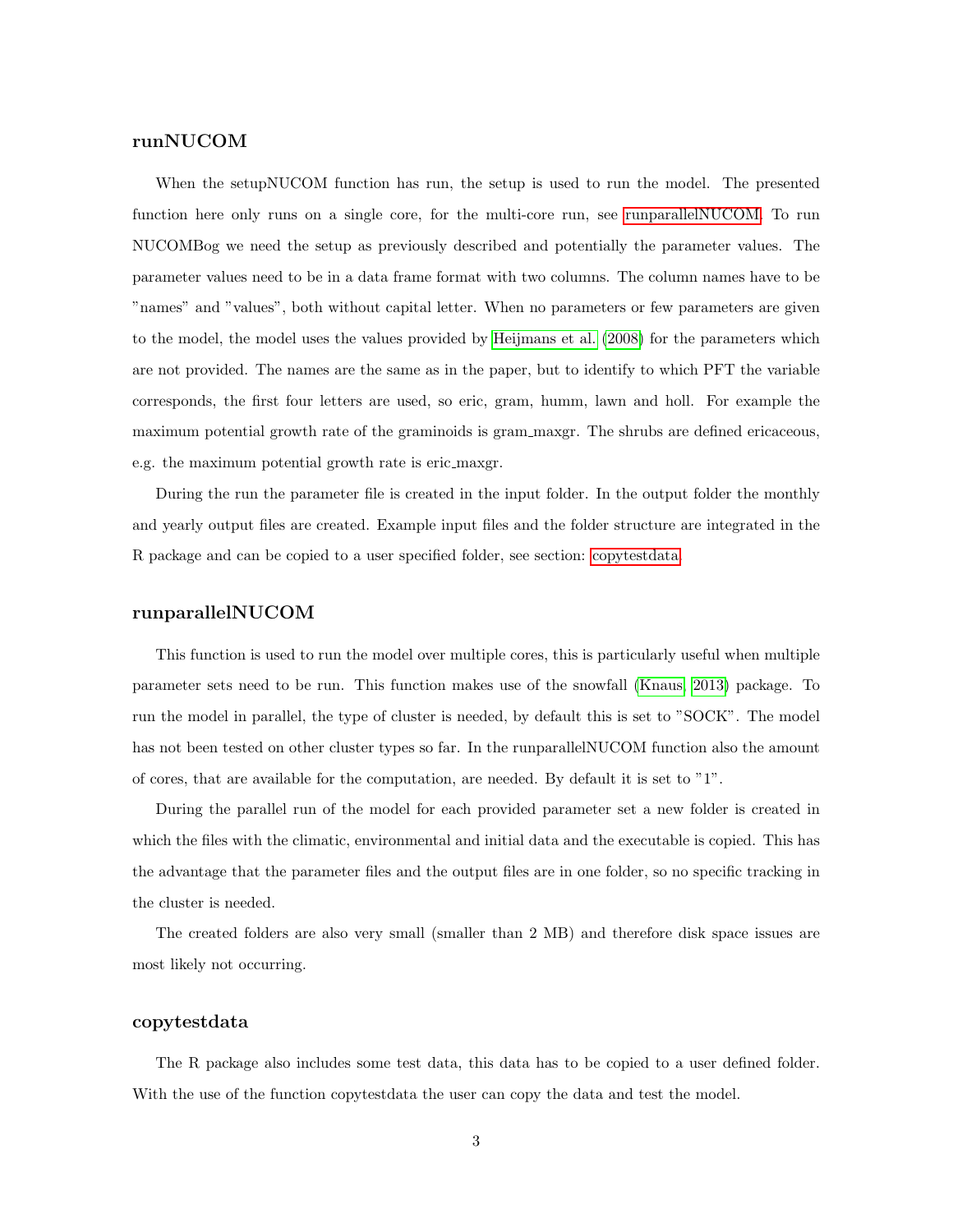## 3 Data

The model needs three types of input data, all which need to be in the input folder as a ".txt" file. An example of the structure of the folder and the data of the example can are integrated in the R package and can be copied, see section [copytestdata.](#page-2-2) The data used in this publication are from [Heijmans et al.](#page-6-0) [\(2008\)](#page-6-0). The three inputs are:

Initial values The model needs to be initialized with biomass values, preferable from field measurements. In the model the biomass of the vascular plants is separated in "organs" (leaf, shoot, root), while the biomass of the mosses is only the mass of the "shoot". The biomass needs to be separated into grams of carbon and grams of nitrogen per plant organ. Also the carbon and nitrogen of each specific plant organ stored/sequestrated in the acrotelm and catotelm is needed. As well as an initial water table depth and average water table depth.

**Environmental data** The environmental data should contain the yearly atmospheric  $CO<sub>2</sub>$  concentration in ppm and nitrogen deposition (both wet and dry) in kg N per hectare.

Climatic data The climatic data should contain monthly temperature, precipitation, and potential evapotranspiration. NUCOM-Bog was designed to run with the calculated Penman potential evapotranspiration [\(Penman, 1946\)](#page-6-4).

## 4 Example Lille Vildmose, Denmark

In this section we will present an example of NUCOMBog. For this run the data from the Lille Vildmose, Denmark as presented in [Heijmans et al.](#page-6-0) [\(2008\)](#page-6-0) is used.

```
test_setup_singlecore <- setupNUCOM(mainDir = "/home/jeroen/MEE_model/",
    climate = "ClimLVMhis.txt", environment = "EnvLVMhis.txt",
    inival = "inivalLVMhis.txt", start = 1766, end = 1999, type = c("NEE","WTD", "NPP", "hetero_resp"), parallel = F)
output <- runNUCOM(setup = test_setup_singlecore, parameters = NULL)
```
What we can see here is that the model has been run without any given parameters and therefore the integrated values from [Heijmans et al.](#page-6-0) [\(2008\)](#page-6-0) are used. The model was run from January 1766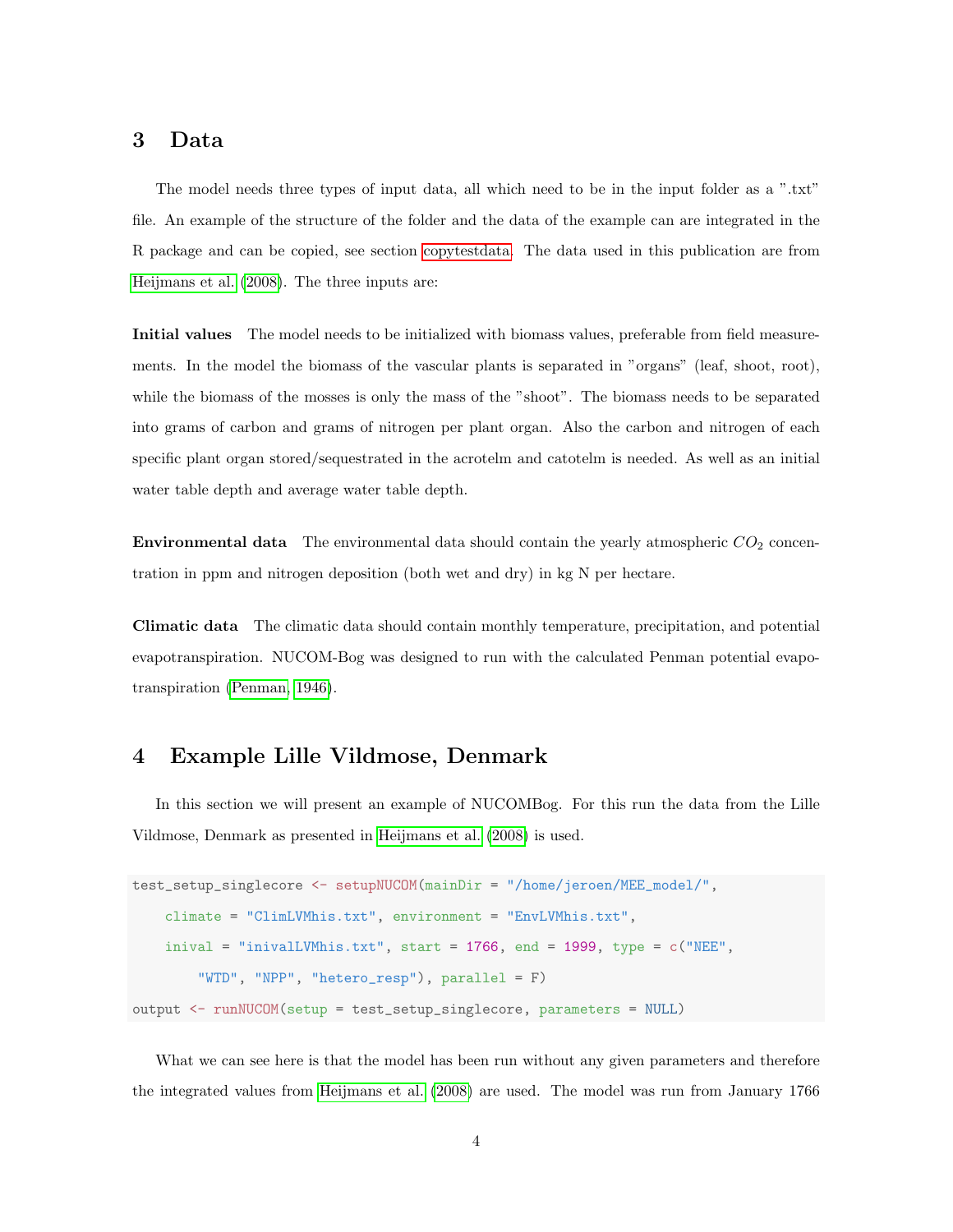<span id="page-4-0"></span>

till December 1999. The net primary production, net ecosystem exchange and water table depth are plotted from 1960 till 1999 (Figure [1\)](#page-4-0).

Figure 1: Simulated monthly NPP, NEE, heterotrophic respiration and WTD from 1960 till 1999.

The seasonal dynamics can be seen in the plot of the NPP, NEE and heterotrophic respiration, in which the greatest uptake takes place during the summer months. During some of the summer months the NEE 'peaks' close to zero or even above zero, these episodes match with a drop in water table depth. This could indicate that the plants were water stressed. During the winters the NEE is bigger than  $0 \text{ gC m}^2$  month<sup>1</sup>, indicating a loss of carbon, through heterotrophic respiration.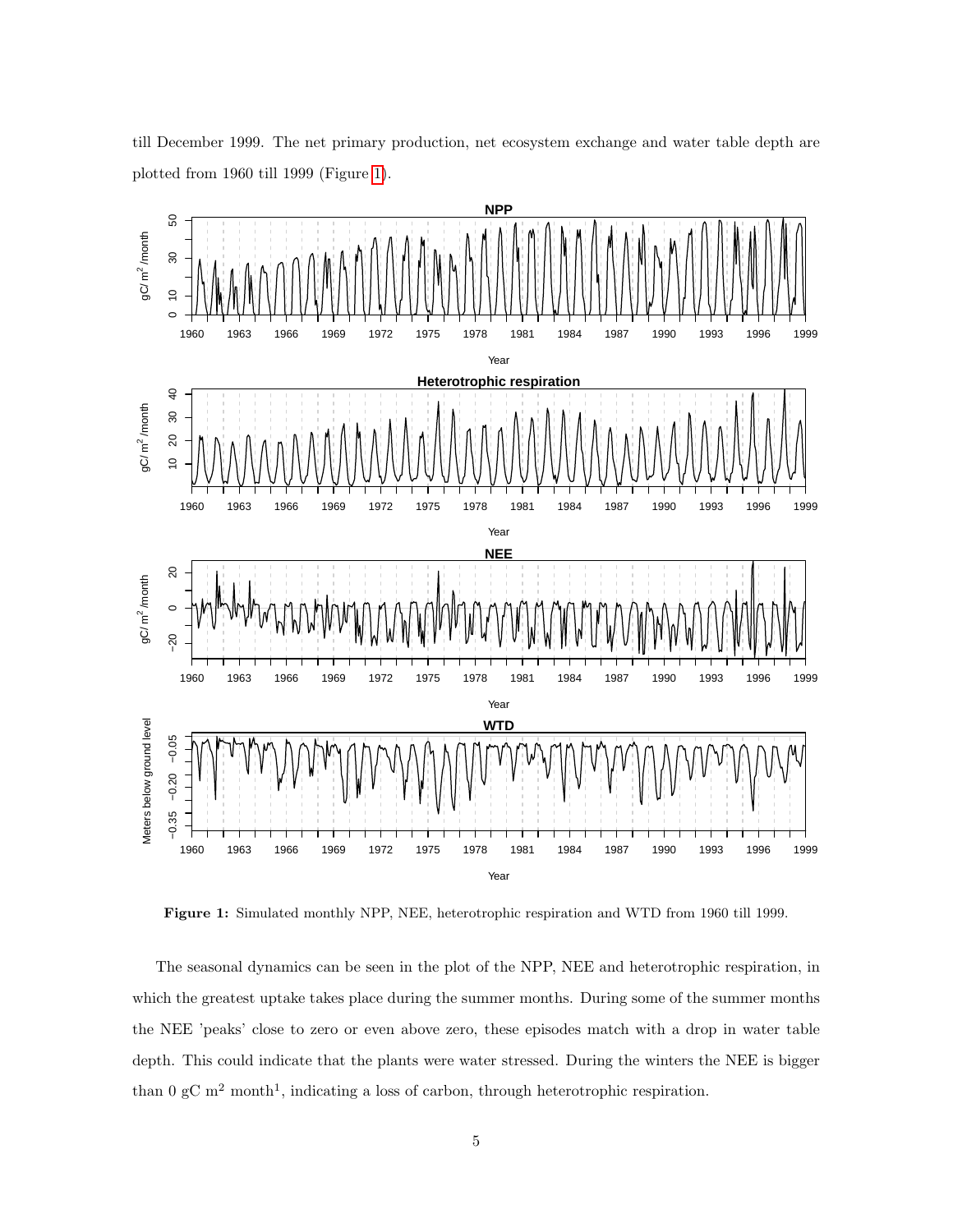<span id="page-5-0"></span>

Figure 2: Cumulative monthly net ecosystem exchange from 1980 until 1999.

When we plot the cumulative modeled NEE, we see that the modeled Lil Vildmose site is acting as a carbon sink, i.e. sequestering carbon, see Figure [2](#page-5-0) .

<span id="page-5-1"></span>

Figure 3: Biomass composition of the five different PFTs from 1766 till 1999.

Figure [3](#page-5-1) indicates that the initial biomass of the graminoids was set too high. The plants die within 40 years and never return. At this location there is no hollow moss present and the initial values were therefore set to  $0 \text{ gC m}^2$ . The last 100 years the vegetation composition is stabilizing, only ericaceous